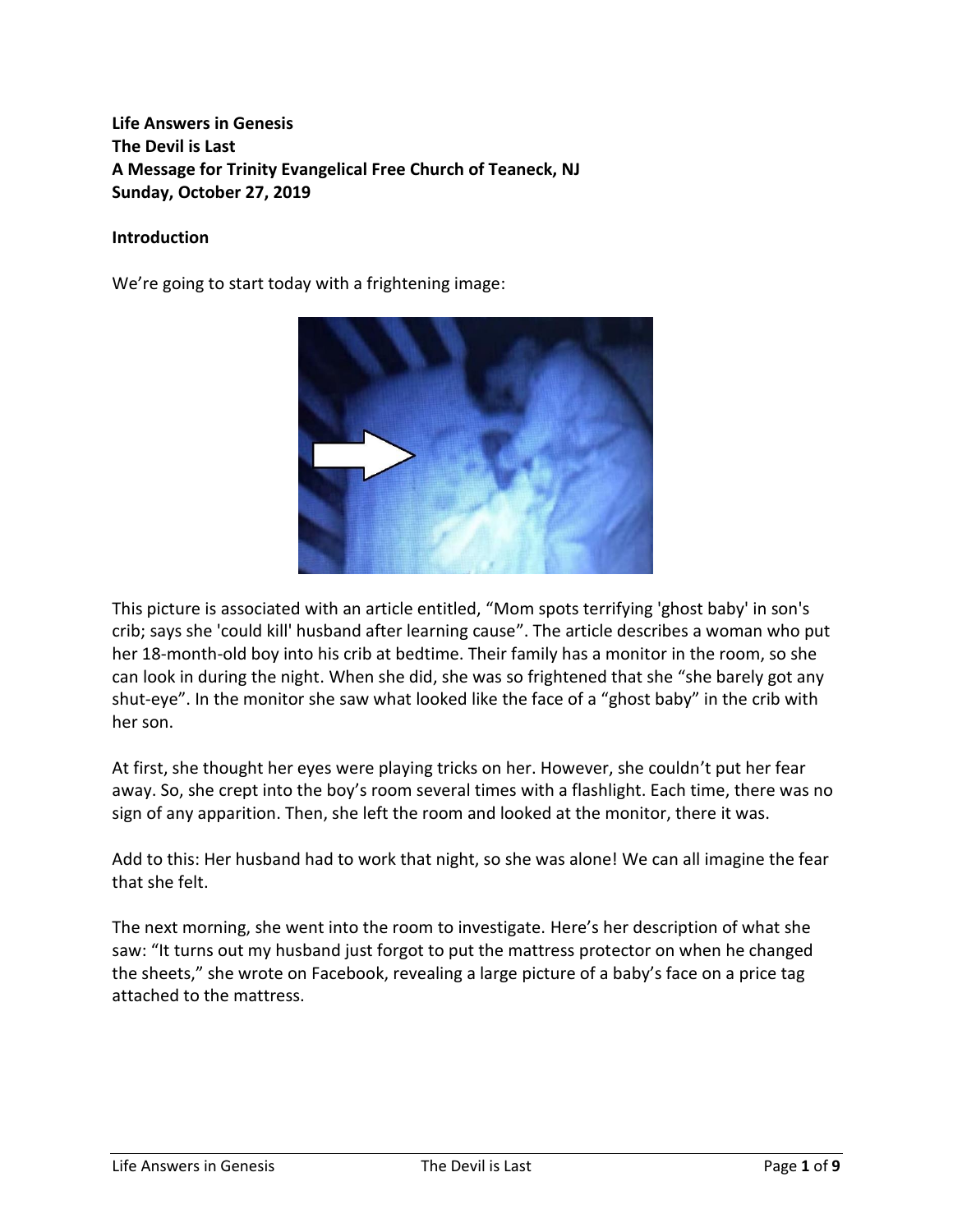

The face which is what this woman saw on the camera – is usually covered by the mattress protector, which goes under the sheet. Mystery solved!

In this case, we've had a little fun. However, we've all heard scary stories of the supernatural. Many don't have such non-supernatural outcomes. We tend to hear the scary stories around Halloween, but in America and other parts of the world, the scary stories are now stretched out to the entire year. In those stories, we see:

- Images of the supernatural.
- Images of the insane and violent.
- Images of death.

We're continuing our series, "Life Answers in Genesis". Life is full of questions. You can find answers to many of them by reading the first few chapters of Genesis.

At this time of year, another question comes up. It's a question some don't like to ask. Here it is:

Could there be supernatural forces that work against us?

Well, I have good news and bad news. The bad news: Yes: There ARE supernatural forces in our world that work against us. They are led by an individual known as The Devil and Satan. Here's the good news: *You don't need to fear The Devil or his forces.* In order to find out why, we need to take a look at this individual called the Devil. One of the previous messages in our series had the title, "God is First."

Our message today is entitled: "The Devil is last."

Let's find out why.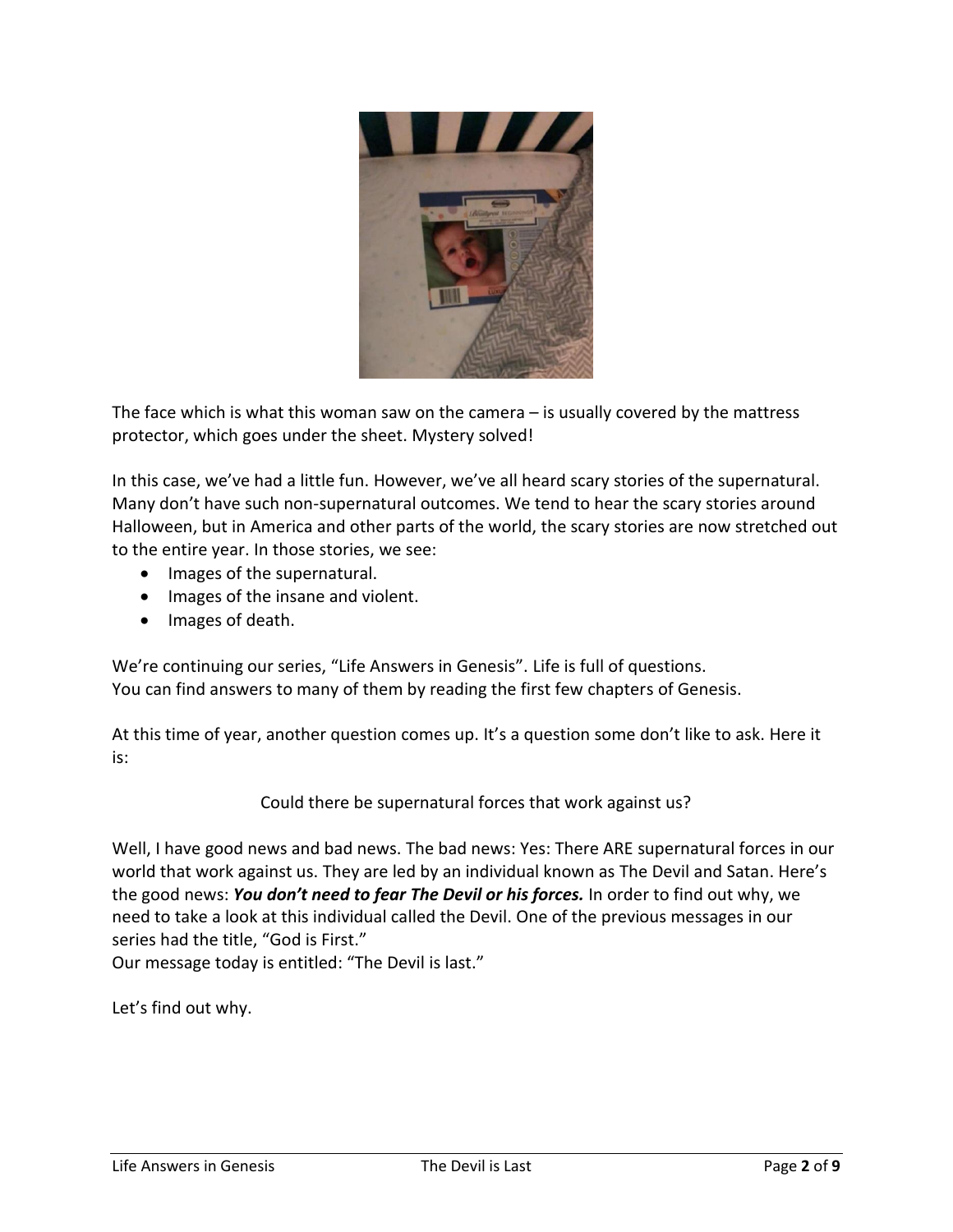## **I. Who Is the Devil?**

Let's start by finding out who this individual is. The main name given to the Devil in the Scriptures is "Satan". It's a word that means, "adversary". So, right off, we have an answer to our main question. "Are there supernatural forces that work against us?" Well, the Devil is an adversary, and an adversary is someone who works against us. And, he is supernatural. There you go.

Here's a definition of the Devil from the International Standard Bible Encyclopedia:

"A created but superhuman, personal, evil, world-power, represented in Scripture as the adversary both of God and men."

Where do they get that definition? We meet Satan, or the Devil, in a number of places in the Scripture. One of the places is in Ezekiel, chapter 28.12-19. In this passage, the prophet Ezekiel is addressing an ancient king. The king is so evil that Ezekiel compares him to the Devil. Let's look at a few verses.

"Son of man, take up a lament concerning the king of Tyre and say to him: 'This is what the Sovereign Lord says: "'You were the seal of perfection, full of wisdom and perfect in beauty. You were in Eden, the garden of God; (Ezekiel 28:12-13)

What do we learn in this passage? When he was created, the Devil was:

- Perfect: He was the model for all the other angels.
- Full of Wisdom
- Beautiful: Perfect! We hear about a "perfect 10". Well, that was him. Every precious stone adorned him. He wasn't just beautiful, he possessed rare beauty.

It also says that he was in the garden. We'll talk more about that later. For now, this establishes the fact that, although he appeared in the form of a serpent, it was the Devil who in the garden during the opening chapters of Genesis.

Let's read more.

You were anointed as a guardian cherub, for so I ordained you. You were on the holy mount of God; you walked among the fiery stones. You were blameless in your ways from the day you were created till wickedness was found in you. (vs. 13-15)

What do we learn here? First, the Devil was a Cherub. Some believe, based on the Scripture, that there are levels of angelic beings. There are Seraphim and Cherubim. There are angels and Archangels. The Cherubim are mighty ones. They're defenders of sacred things. They're pictured with flaming swords in their hands. We don't know just how powerful he is, but the Devil is a from a warrior class of angelic beings.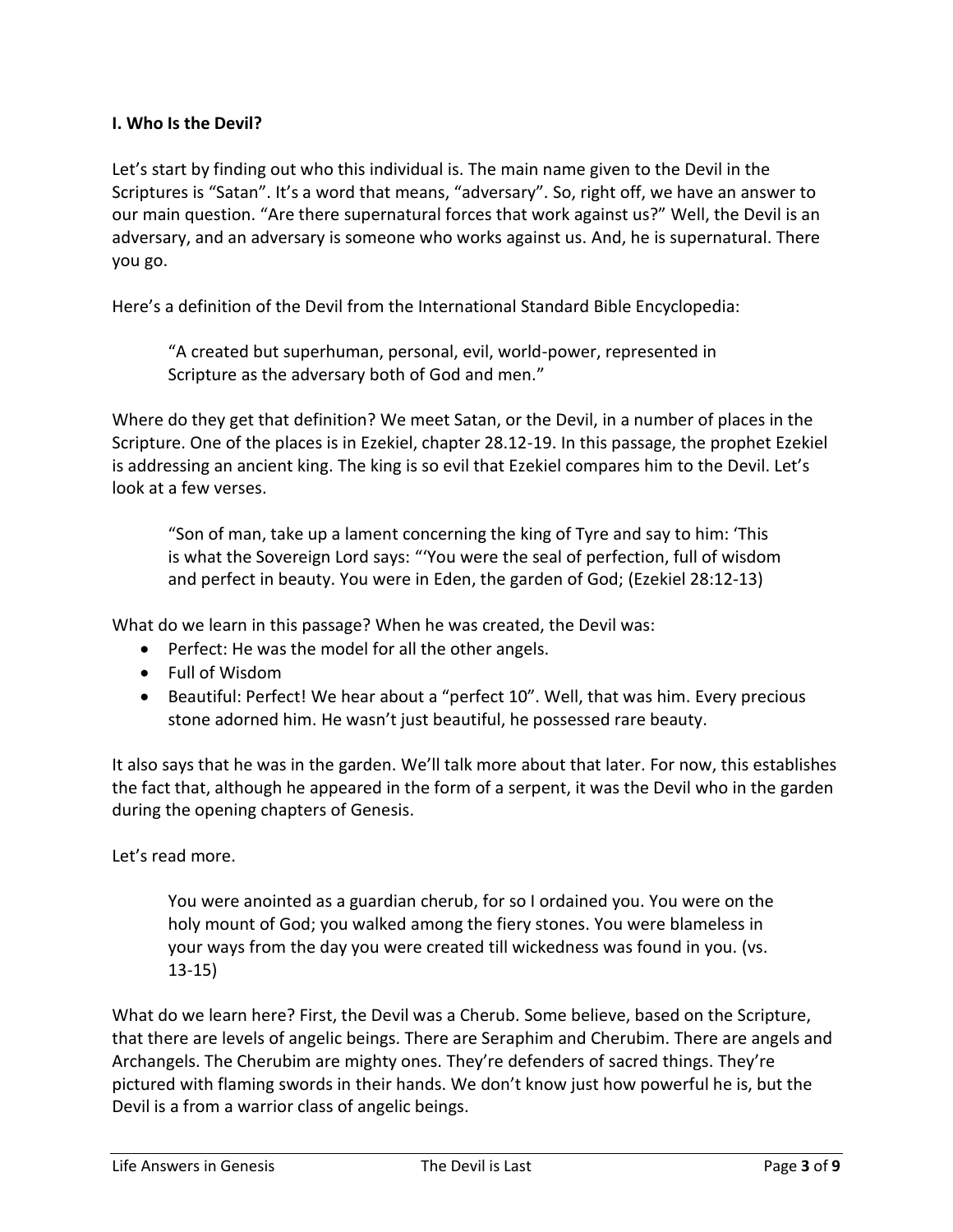Second, the Devil wasn't just perfect in beauty; he was morally perfect. He was blameless. He was qualified to walk on the holy mountain of God - The holiest place in the universe.

Third, he was created. Although he is mighty, he is limited. He is not infinite and all-powerful, as God is.

But then we're told that "wickedness was found" in him. What happened?

Your heart became proud on account of your beauty, and you corrupted your wisdom because of your splendor. So I threw you to the earth; (vs 17)

We aren't told the exact process that occurred. We aren't given a step-by-step. We're just told that *pride caused the devil's downfall.* He was taken with his own beauty. His great wisdom was corrupted.

God gives wisdom to the beings in his creation with the hopes that it will be used for good things. It was clear that the Devil was now intent on using the wisdom that God had given him for evil. It was clear that the Devil was planning to use the mighty power of a Cherubim for violence and sin. So, God had to throw the Devil out of heaven.

So, now we know who the devil is. He is an angelic being who became evil. He is an adversary who works again God and humans. From here, we learn about the Devil by looking at how he acts. Let's ask the question, What Does the Devil Do?

### **II. What Does the Devil Do?**

A. He Deceives: The Devil in the Garden of Eden

Recall that the Devil appears through the serpent and tempts Adam and Eve. They fall to the temptation and eat the forbidden fruit. God appears and asks them to explain themselves. Adam points his finger at Eve and attempts to blame her. So, God talks to Eve. Let's see what she has to say.

13 Then the Lord God said to the woman, "What is this you have done?" The woman said, "The serpent deceived me, and I ate. (Genesis 3:13)"

Sadly, Eve figured out what happened a bit late. She now understands that she has been lied to. She has been deceived. Here is a sad warning: *The Devil lies a lot.*

We said a few minutes ago that the devil is powerful. The Cherubs are mighty warriors. Here though, he shows no power. He uses only words.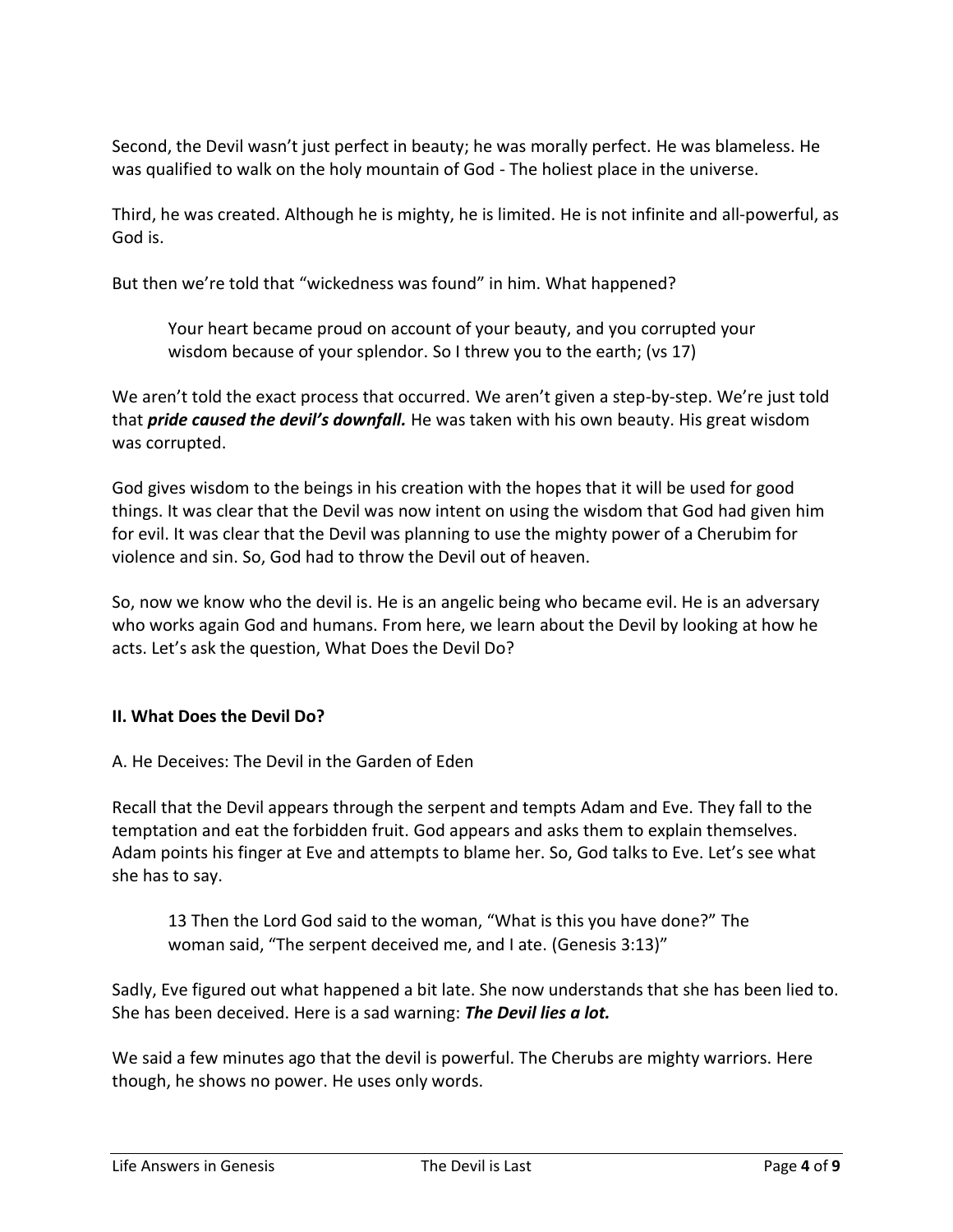What do the lies look like? We've seen the main categories several times in our series. Let's look again - In the Garden, and still today, the Devil uses his words to cause doubt.

The Devil wants us to:

- Doubt God's Word
- Doubt God's Power
- Doubt God's Character

We don't have time to re-explain these, so I'll encourage anyone who hasn't heard this material to look at the other parts of our series.

For today, we can make this even simpler: God spoke clearly to Adam and Eve. The Devil suggested that there was some good reason to ignore what God said. But, it was deception. It was all lies.

As we've said numerous times over the last few weeks, God tells us all kinds of wonderful things using words. Those words are recorded in the Bible. The Devil gives us all kinds of reasons to ignore what God says. But it's all lies. Adam and Eve believed the lies of the Devil, and so the rebelled against God. They put themselves first. To this day, words, in the form of lies, are still the Devil's preferred tool. This is why one of his titles in the Bible is "The Deceiver".

We'll talk about defending against the lies of the Devil in a little bit. For now, let's look at another appearance of the Devil in the Scriptures. This one is found in the book of Luke.

### B. The Devil and the Disciples: Tester

Here we learn that the Devil put people through tests. Just prior to the crucifixion, Jesus had these words for Peter:

"Simon, Simon, Satan has asked to sift all of you as wheat. 32 But I have prayed for you, Simon, that your faith may not fail. And when you have turned back, strengthen your brothers. (Luke 22:31)"

What does it mean to "sift as wheat"? Wheat is planted as a seed and grows into a tall grass. You have a long stalk, with grains at the top of the stalk. You want the grain, but you don't want the stalk and other parts of the plant. How do you get them apart? At harvest time, the grass becomes dry. Today, farmers have machines to handle the harvest. In the days of Jesus, the farmers started by cutting down the stalks with a sharp sickle. The stalks were then bundled up and taken to a place with a hard surface. There, the harvesters would beat the stalks to make the grain fall off. In many parts of the world, this old fashion technique is still employed. Here's an example: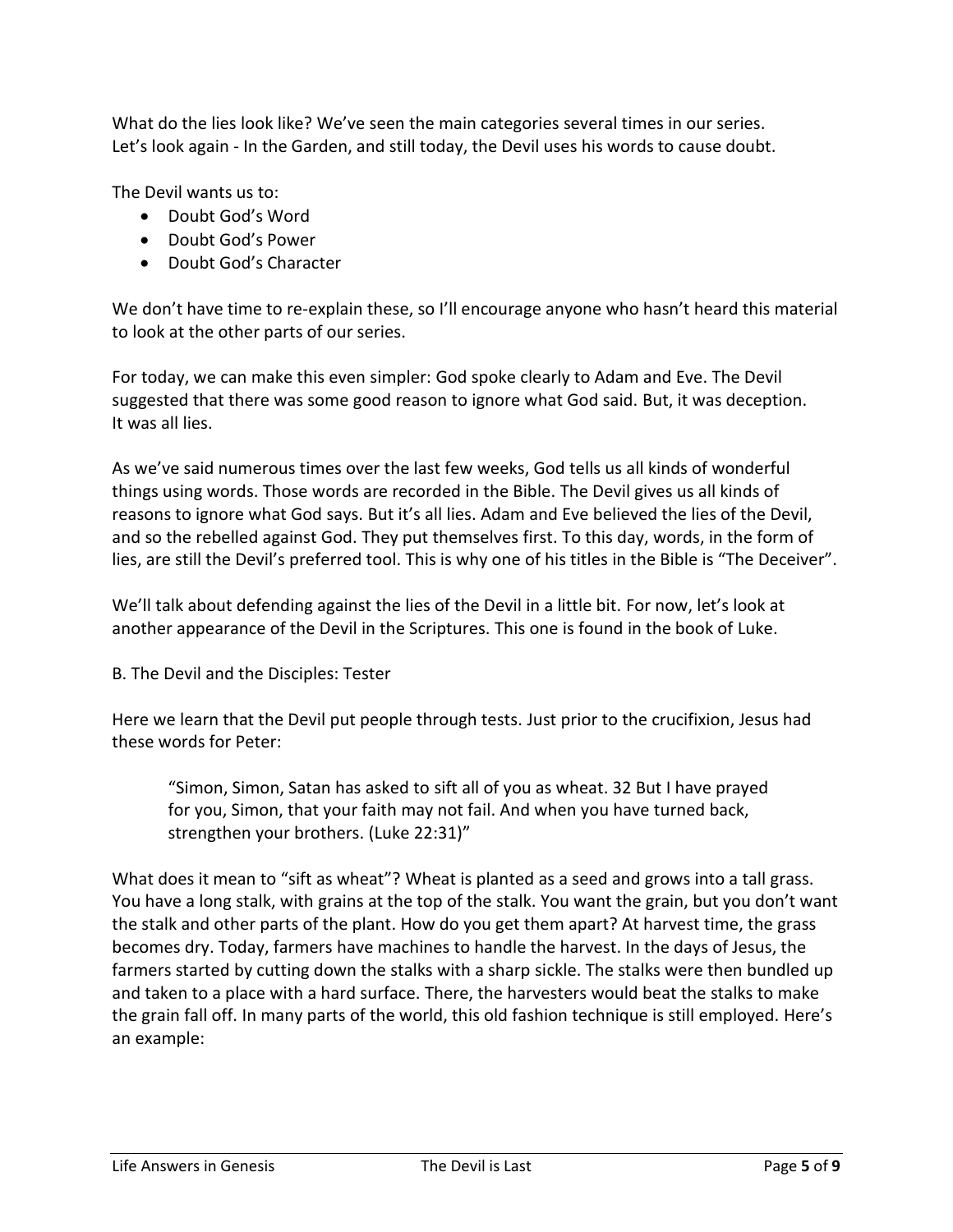

You then throw everything in the air hoping the wind will drive away the stuff you don't want – also known as chaff. Then the process is repeated. The grain is beaten, then exposed to the wind, and then beaten again until the harvesters get just what they want.

So, Jesus is saying to Peter, "*The Devil has asked permission to really beat you up*."

We've said that Satan often uses words, in the form of lies, to cause problems. He does sometimes use his power. He has the power to put people in danger. He can, so to speak, put people through beatings. These can by physical. These can be emotional.

But notice something very important: When it came to Peter and the apostles, the Devil had to ask permission to cause pain. This leads to an important principle for us: *When it comes to followers of Jesus, the Devil must ask permission to cause pain or injury*. He is no free agent, hurting whomever he chooses. Although mighty, he is a limited being who must submit to the will of God.

Now, here's an important question. Why does God allow this? This is hard. Here's the answer: God has a plan for all of us. One of the things God wants us to have is faith. Sometimes, for our faith to grow, we need to be tested; *We need to have something taken away so that God can give us something better. And sometimes, having things taken away is painful.*

We'll talk more about that in the second part of our discussion today. Let me mention here that the Devil has to ask permission when he causes problems for God's people. Now, it sure helps a lot if your one of God's people. This is a good time to invite God into your life. Talk to us at Trinity Church – we'll tell you how. Or, you can visit Billy Graham's site:

### www.PeaceWithGod.net

So far, we've learned who the Devil is. We know what he does.

- He lies a lot.
- He puts people through tests.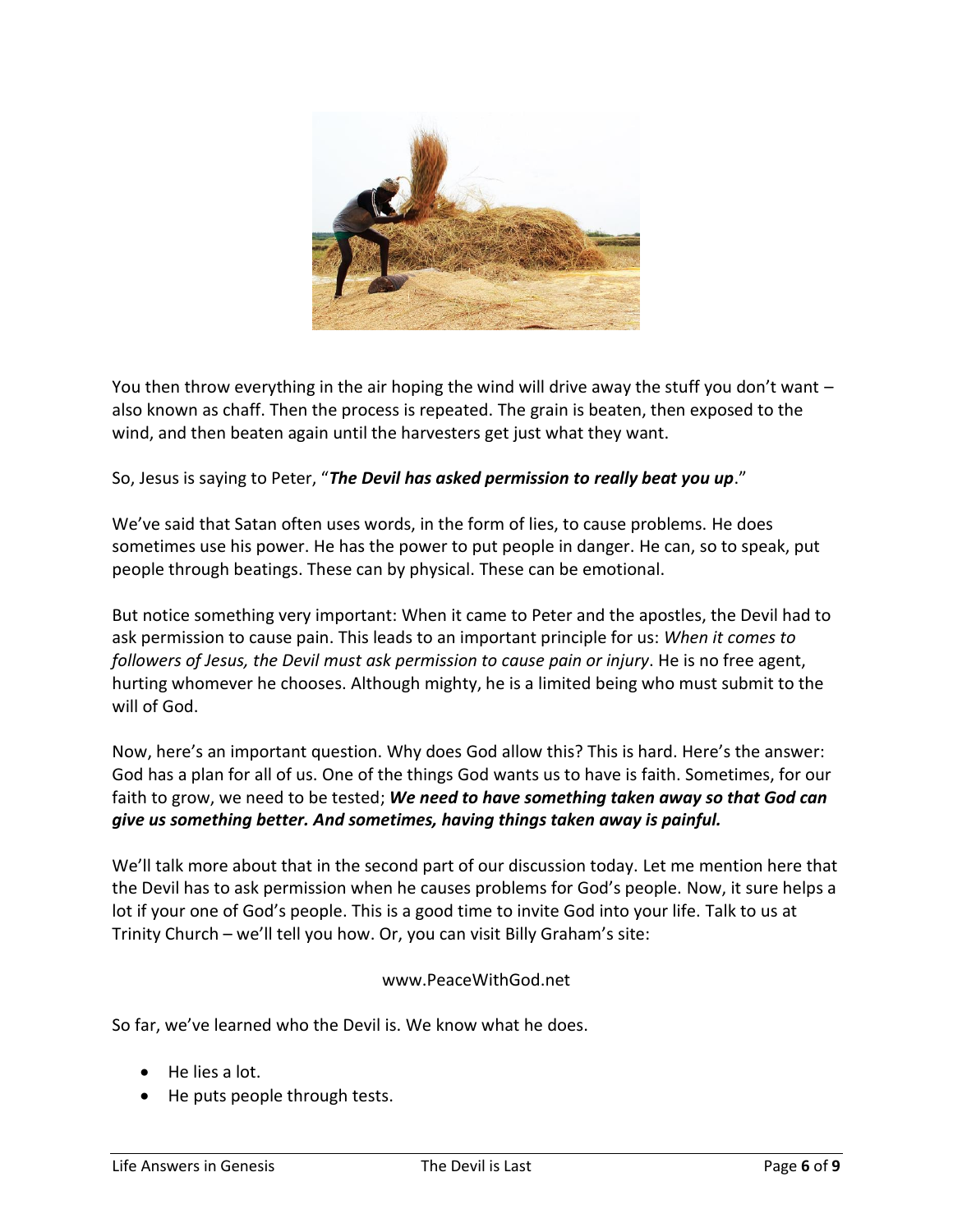• These tests can be painful.

So now, let's talk about how to deal with him.

#### **III. How to Deal with the Devil**

How do we deal with the Devil? You face the Devil by doing all the things we've been talking about over the last few weeks.

The Devil lies:

- We face him with Truth that we've learned from God's Word. The Devil tests:
- We understand that God has a plan for us.
- If something we care about is taken away, it's because God has something better.

Let's look at an example of these things in action. When we're done this series, we'll start a study in the Book of Matthew. One of the passages from that book tells the story of Jesus being tempted in the wilderness. Let's read about it:

Then Jesus was led by the Spirit into the wilderness to be tempted by the devil. After fasting forty days and forty nights, he was hungry. The tempter came to him and said, "If you are the Son of God, tell these stones to become bread." Jesus answered, "It is written: 'Man shall not live on bread alone, but on every word that comes from the mouth of God.'" (Matthew 4:1-4)

So, Jesus knew that his Father had a plan for him. We don't know how he determined each step, but in this case the plan involved Jesus fasting for a long time. All we know here is that Jesus believed his Father wanted him to do this (We're told that the Spirit of God led him). This meant that Jesus had to willingly place himself in a position where he was very, very hungry.

The Devil comes along and puts Jesus through a test. We'll go into exactly what was happening when we get to the story in Matthew. For now, let's just say the Devil tries to give Jesus a good reason why Jesus shouldn't do what his Father has told him to do.

Jesus answers the temptation using God's Word. Here's an important point: Jesus is the Son of God. He could have said anything he wanted to say, and it would have become God's Word. *He chooses instead to use the words that have been given to the rest of us.* Words that are found in the Scriptures. These words come from the book of Deuteronomy, chapter 8, vs 3. Jesus know them well. He has taken the time to read them. In this case he can recite them by memory.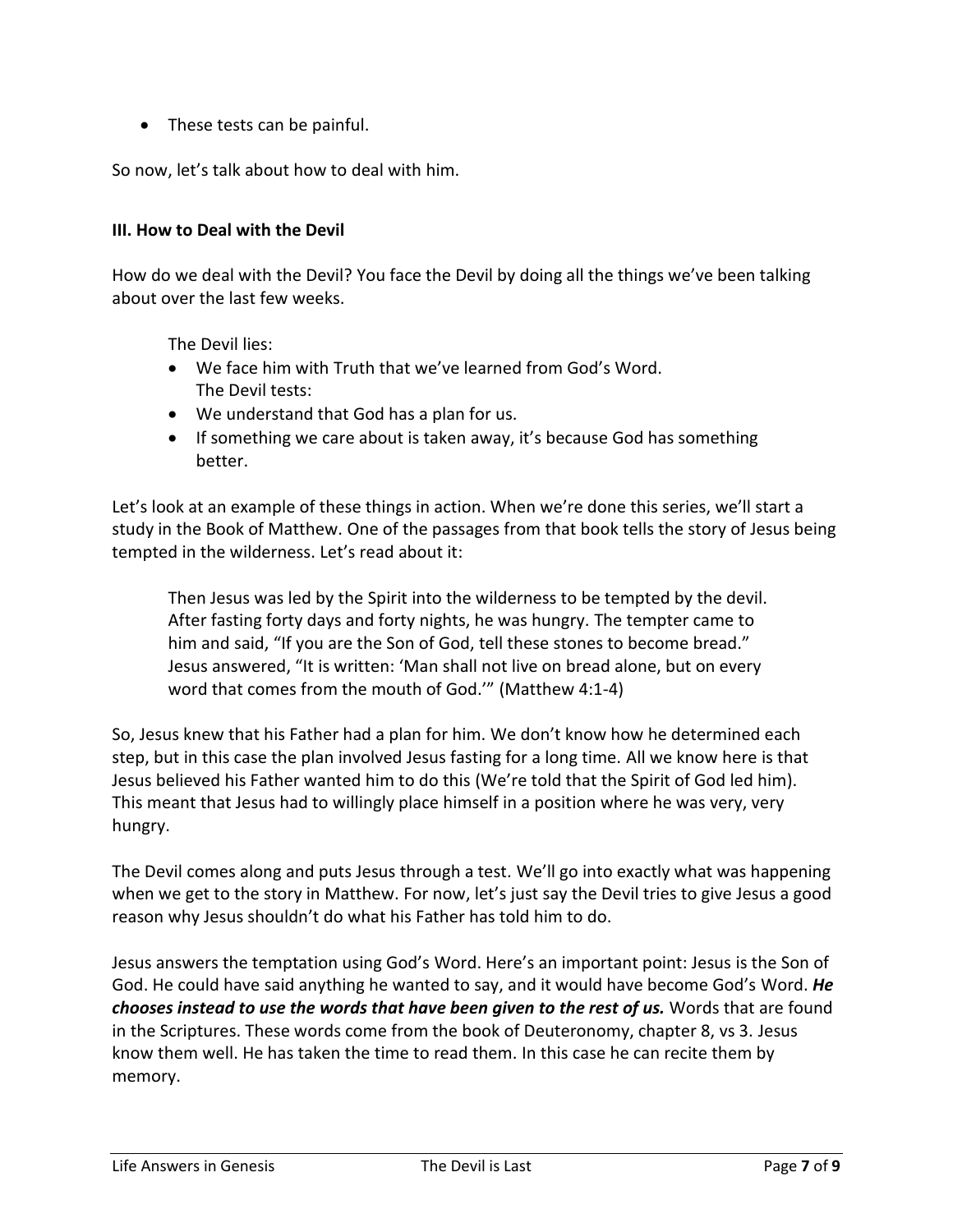The devil tries to lie to Jesus.

• Jesus responds with the truth from God's word.

The devil puts Jesus to the test

• Jesus answers with the fact that he knows his father has a plan.

Jesus puts his Father First. Jesus puts God's Word First. So, Jesus gives us the example. *He doesn't ask us to do things he hasn't done himself.*

Now, the Scriptures are full of things you can do to deal with the Devil. I wish we had time to go through them all. Time doesn't permit us to visit Ephesians 6 or other important passages. Let's mention just two more.

Prayer is important. Jesus taught his disciples how to pray.

"… lead us not into temptation, but deliver us from the evil one." (Matthew 6:13)

When Adam and Eve faced the serpent in the Garden, they made a number of mistakes. One was to deal the Devil by themselves. There was no need for that. They could have asked for God's help. He would have gladly given it. Today, we can ask for God's help through prayer. That's a whole topic.

For today, we'll settle for one more important help: **Know the fate of the Devil**

And the devil, who deceived them, was thrown into the lake of burning sulfur, where the beast and the false prophet had been thrown. They will be tormented day and night for ever and ever. (Revelation 20:10)

In the book of Revelation, the apostle John tells what will happen at the end of the ages. There will be titanic battles between the forces of evil and good. In the end, the Devil is no match for god. He will lose. He will be punished. Someday, 10,000 years from now, the Devil will be a sad footnote in history. Perhaps he'll even be forgotten all together.

A reminder: If you read those passages in Revelation, it won't just be the Devil who is judged in the end times. There will be many who have never followed Jesus, I'm sorry to say that they won't be far behind. That's why we need to reach our friends with the message of the Gospel. That's why we need to invite Jesus into our lives as our Savior and Lord.

### **Conclusion**

So, in a we're treated to all kinds of scary images. And people will ask, "Could it be that there really are supernatural forces that work against us?"

The answer is yes. Those forces are led by a fallen angelic being known as the Devil. The images that we see in the coming days are intended to scare us - Images of the supernatural and ghosts